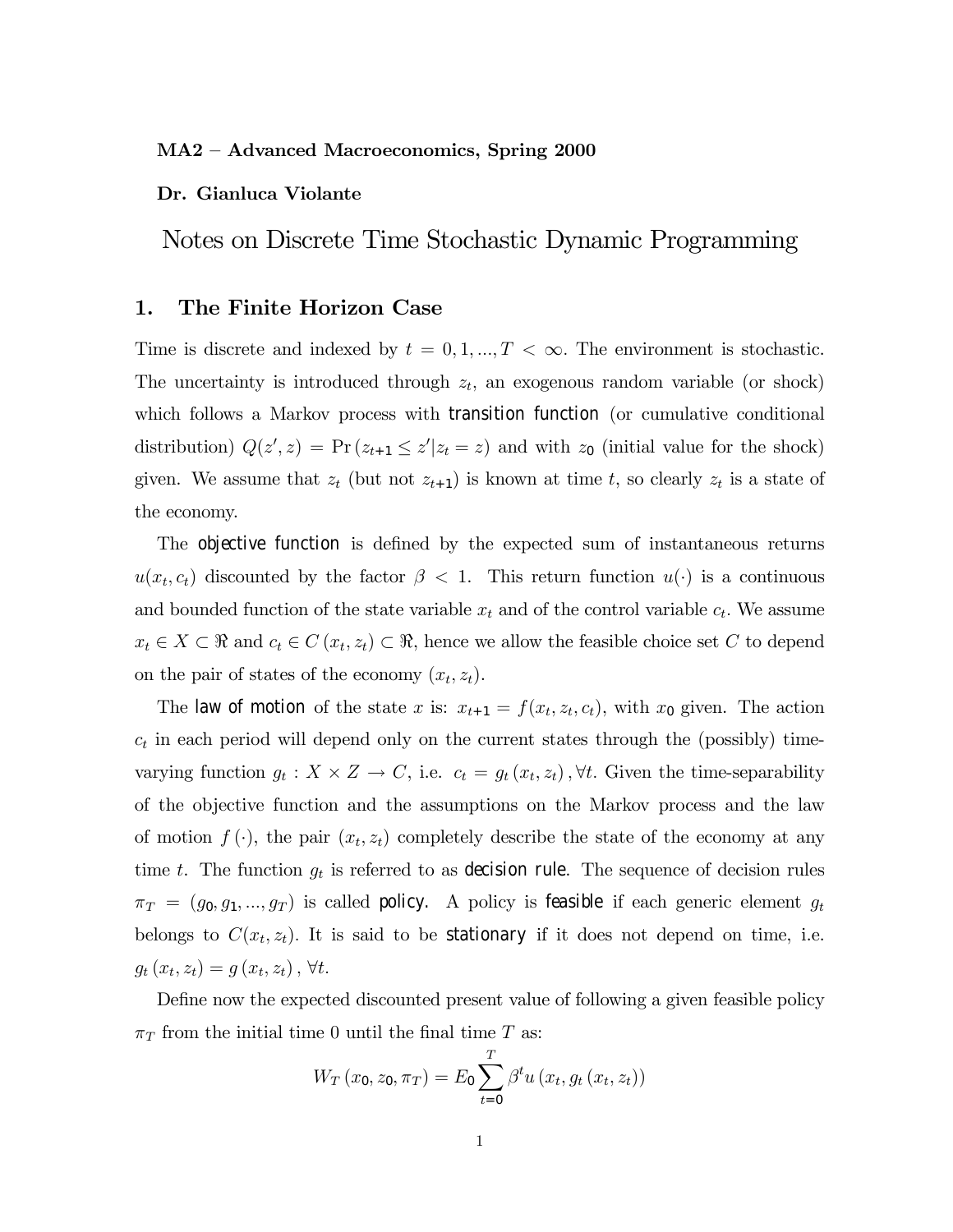where it is understood that the expectation is taken with respect to  $Q(z', z)$ , that  $x_0, z_0$ are given and that  $x_{t+1}$  follows  $f(x_t, z_t, g_t(x_t, z_t))$ . The dynamic programming (DP) problem is to choose  $\pi^*$  that maximizes  $W_T$  by solving:

$$
\max_{\pi_{\top}} W_T(x_0, z_0, \pi_T)
$$
  
s.t.  

$$
x_{t+1} = f(x_t, z_t, g_t(x_t, z_t))
$$
  

$$
g_t(x_t, z_t) \in C(x_t, z_t)
$$
  

$$
x_0, z_0, Q(z', z) \text{ given}
$$

We will abstract from most of the properties we should assume on  $Q$  to establish the main results. For all practical purposes it is sufficient to know that  $Q$  must satisfy the Feller property, a restriction which guarantees that the expectation function  $E$  is bounded and continuous in  $x_t$ <sup>1</sup>.

We want to know when the DP problem above has a solution. The following theorem does so.

**Theorem of the Maximum:** If the constraint set  $C(x_t, z_t)$  is nonempty, compact and continuous,  $u(\cdot)$  is continuous and bounded,  $f(\cdot)$  is continuous, and Q has the Feller property, then there exists a solution to the problem above, called optimal policy  $\pi^*_T$ and the value function  $V_T(x_0, z_0) = W_T(x_0, z_0, \pi_T^*)$  is also continuous.

Proof. See Stokey-Lucas, p. 62.

Rmk: Notice that the value function is the expected discounted present value of the optimal plan, i.e.

$$
V_T(x_0, z_0) = E_0 \sum_{t=0}^{T} \beta^t u(x_t, g_t^*(x_t, z_t)).
$$

**Corollary:** If  $C(x_t, z_t)$  is convex and  $u(\cdot)$  and  $f(\cdot)$  are strictly concave in  $c_t$ , then  $g_t(x_t, z_t)$  is also continuous.

Given the existence of a solution, we can therefore write:

$$
V_T(x_0, z_0) = \max_{\pi_T} E_0 \left\{ u(x_0, c_0) + \sum_{t=1}^T \beta^t u(x_t, c_t) \right\}.
$$

<sup>1</sup> A careful explanation of these properties with an introduction to Markov Chains can be found in Stokey-Lucas, chapters 7,8,9.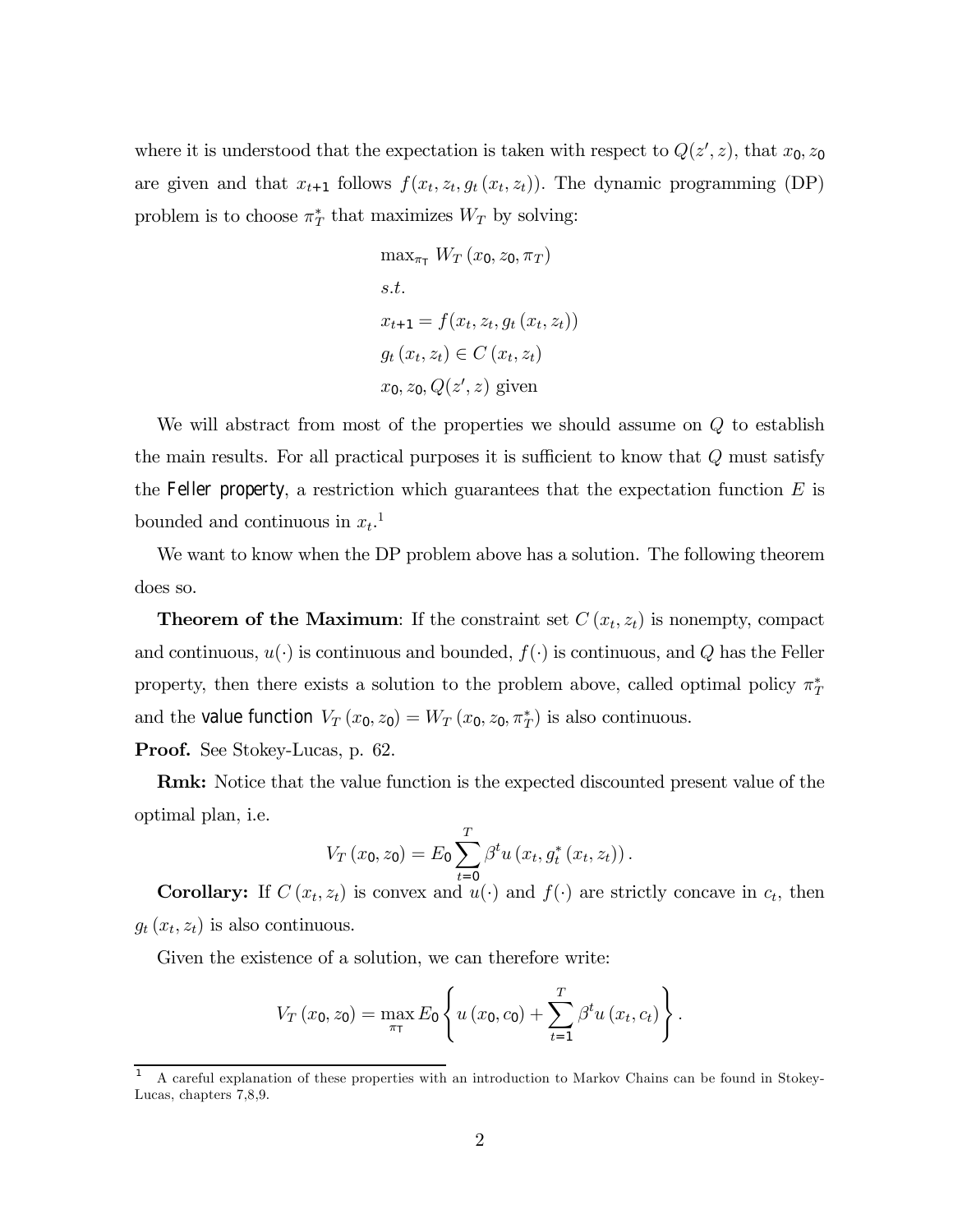By the law of iterated expectations:  $E_0(x_1) = E_0(E_1(x_1))$ , hence:

$$
V_T(x_0, z_0) = \max_{\pi_{\tau}} E_0 \left\{ u(x_0, c_0) + E_1 \sum_{t=1}^T \beta^t u(x_t, c_t) \right\}.
$$

Now let's cascade the max operator:

$$
V_T(x_0, z_0) = \max_{c_0} E_0 \left\{ u(x_0, c_0) + \max_{\pi_{T-1}} E_1 \sum_{t=1}^T \beta^t u(x_t, c_t) \right\},\,
$$

where  $\pi_{T-1} = \{c_1, c_2, ..., c_T\}$ . We can perform this step because the recursive structure of the problem guarantees that  $c_s$  will affect the dynamics of the state for t 1 s, but not for  $t < s$ . With some simple algebra on the discount factor, we obtain:

$$
V_T(x_0, z_0) = \max_{c_0} E_0 \left\{ u(x_0, c_0) + \beta \max_{\pi_{T-1}} E_1 \sum_{t=1}^T \beta^{t-1} u(x_t, c_t) \right\}.
$$

Hence, if we use the definition of  $V_{T-1}$  (the expected present value of the optimal policy with  $T - 1$  periods left) and pass through the expectation operator, we reach:

$$
V_T(x_0, z_0) = \max_{c_0} \left\{ u(x_0, c_0) + \beta E_0 \left[ V_{T-1}(x_1, z_1) \right] \right\}.
$$

Generalizing this result to the case in which we have s periods left to go, inserting the state equation into next period's value function, and using the definition of conditional expectation, we arrive at Bellman's equation of dynamic programming with finite horizon (named after Richard Bellman (1956)):

$$
V_s(x, z) = \max_{c \in C(x, z)} \left\{ u(x, c) + \beta \int_Z V_{s-1}(f(x, z, c), z') dQ(z', z) \right\}
$$
(1)

where x and z denote more precisely  $x_{T-s}$  and  $z_{T-s}$  respectively, and z' denotes  $z_{T-s+1}$ .

Bellman's equation is useful because reduces the choice of a sequence of decision rules to a sequence of choices for the control variable. It is sufficient to solve the problem in (1) sequentially  $T+1$  times, as shown in the next section. Hence a dynamic problem is reduced to a sequence of static problems. A consequence of this result is the so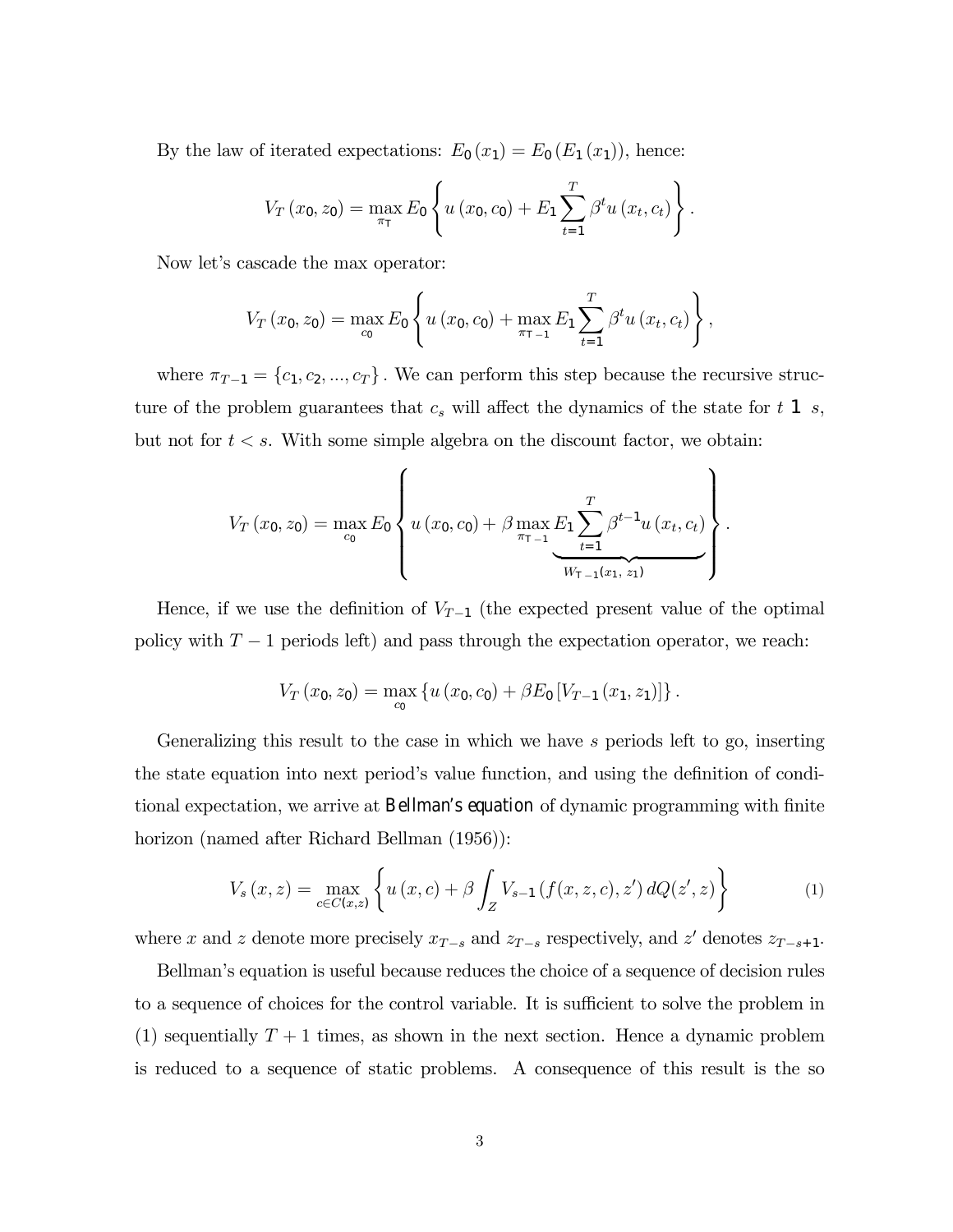called Bellman's principle of optimality which states that if the sequence of functions  $\pi_T^* = \{g_0^*, g_1^*, ..., g_T^*\}$  is the optimal policy that maximizes  $W_T(x_0, z_0, \pi_T)$ , then if we consider the remainder of the objective function after s periods  $W_{T-s}(x_s, z_s, \pi_{T-s})$ , then the functions  $\{g_s^*, g_{s+1}^*, ..., g_T^*\}$  which were optimal for the original problem, are still the optimal ones. Thus, as time advances, there is no incentive to depart from the original plan. Policies with this property are also said to be time-consistent. Time consistency depends on the recursive structure of the problem, and does not apply to more general settings.

### 1.1 Backward Induction

This is an algorithm to solve finite horizon DP problems.

1. Start from the last period, with 0 periods to go. Then the problem is static and reads:

$$
V_0(x_T, z_T) = \max_{c_T \in C(x_T, z_T)} u(x_T, c_T)
$$

which yields the optimal choice  $g_T^*(x_T, z_T)$  depending on the final value for  $x_T$  and the final realization of  $z_T$ . Hence, given a specification of  $u(\cdot)$ , we have an explicit functional form for  $V_0(x_T, z_T)$ .

2. We can easily go back by one period and use the constraint  $x_T = f(x_{T-1}, z_{T-1}, c_{T-1})$ to write:

$$
V_1(x_{T-1}, z_{T-1}) = \max_{c_{T-1} \in C} \{ u(x_{T-1}, c_{T-1}) +
$$
  
+  $\beta \int_Z V_0(f(x_{T-1}, z_{T-1}, c_{T-1}), z_T) dQ(z_T, z_{T-1}) \}$ 

which allows to solve once again for  $g_{T-1}^*(x_{T-1}, z_{T-1})$  and to obtain  $V_1(x_{T-1}, z_{T-1})$ explicitly.

- 3. We continue until time 0 and collect the sequence of decision rules into the optimal policy vector.
- 4. Given the initial conditions at time 0, we can reconstruct the whole optimal path for the state and the control, contingent on any realization of  $\{z_t\}_{t=0}^T$ .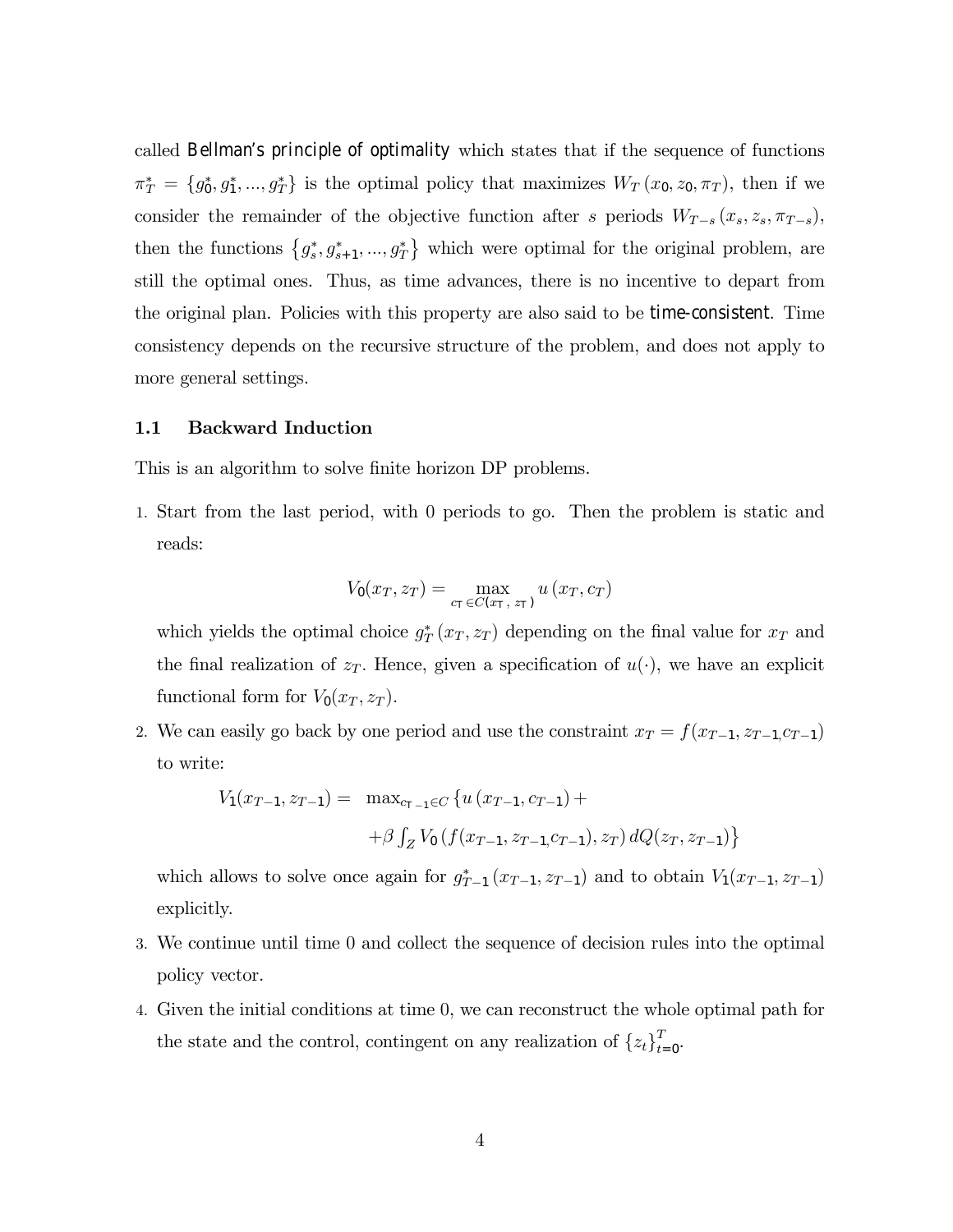# 2. The Infinite Horizon Case

When the horizon is infinite, i.e.  $T \to \infty$ , we cannot proceed with the backward induction algorithm to solve the problem, as there is no last period in which to start. The DP problem (conditional on the initial state) is the same at each point since we always have an infinite number of periods left to go, hence the environment is stationary. It follows that the value function  $V(x, z)$  will be time invariant as well. In the infinite horizon case, we can write the Bellman's equation as:

$$
V(x, z) = \max_{c \in C(x, z)} \left\{ u(x, c) + \beta \int_{Z} V(f(x, z, c), z') dQ(z', z) \right\}
$$
(2)

where we have dropped the subindexes in the value function. The solution to this problem will be a stationary (time-invariant) policy function  $c^* = g^*(x, z)$ .

It will be useful to think of the above equation as a functional equation, i.e. an equation where the unknown is not a constant but a function  $\Psi(x, z)$  belonging to some functional space B. The equation will be of the type:

$$
T(\Psi) = \max_{c \in C(x,z)} \left\{ u(x,c) + \beta \int_Z \Psi(x',z') dQ(z',z) \right\}
$$
(3)

where  $T$  is a mapping from  $B$  into  $B$ . Our objective is to find the solution to that equation, i.e. a function  $V$  belonging to the same functional space  $\bf{B}$  that satisfies the fixed point property  $V = T(V)$  displayed by the Bellman equation (2). We also want to try to establish whether equation (2) can be thought of as the limit of the DP problem with a finite horizon displayed in (1) as s approaches infinity.

To establish the existence of a solution and to characterize it, we therefore need to introduce some basic elements of functional analysis.2

### 2.1 Some Useful Mathematical Concepts

**Definition:** Metric Space. A metric space is a set S together with a metric or distance function  $d : S \times S \to \mathbb{R}_+$  satisfying the following conditions  $\forall x, y, z \in S$ :

1.  $d(x, y) = 0$  if  $f(x, y) = y$ 

<sup>&</sup>lt;sup>2</sup> Most of them can be found in Chapters 3 and 4 of Stokey-Lucas (1989), and in the Appendix of Sargent (1987). For an introduction to the main concepts of real analysis, see Kolmogorov-Fomin (1970).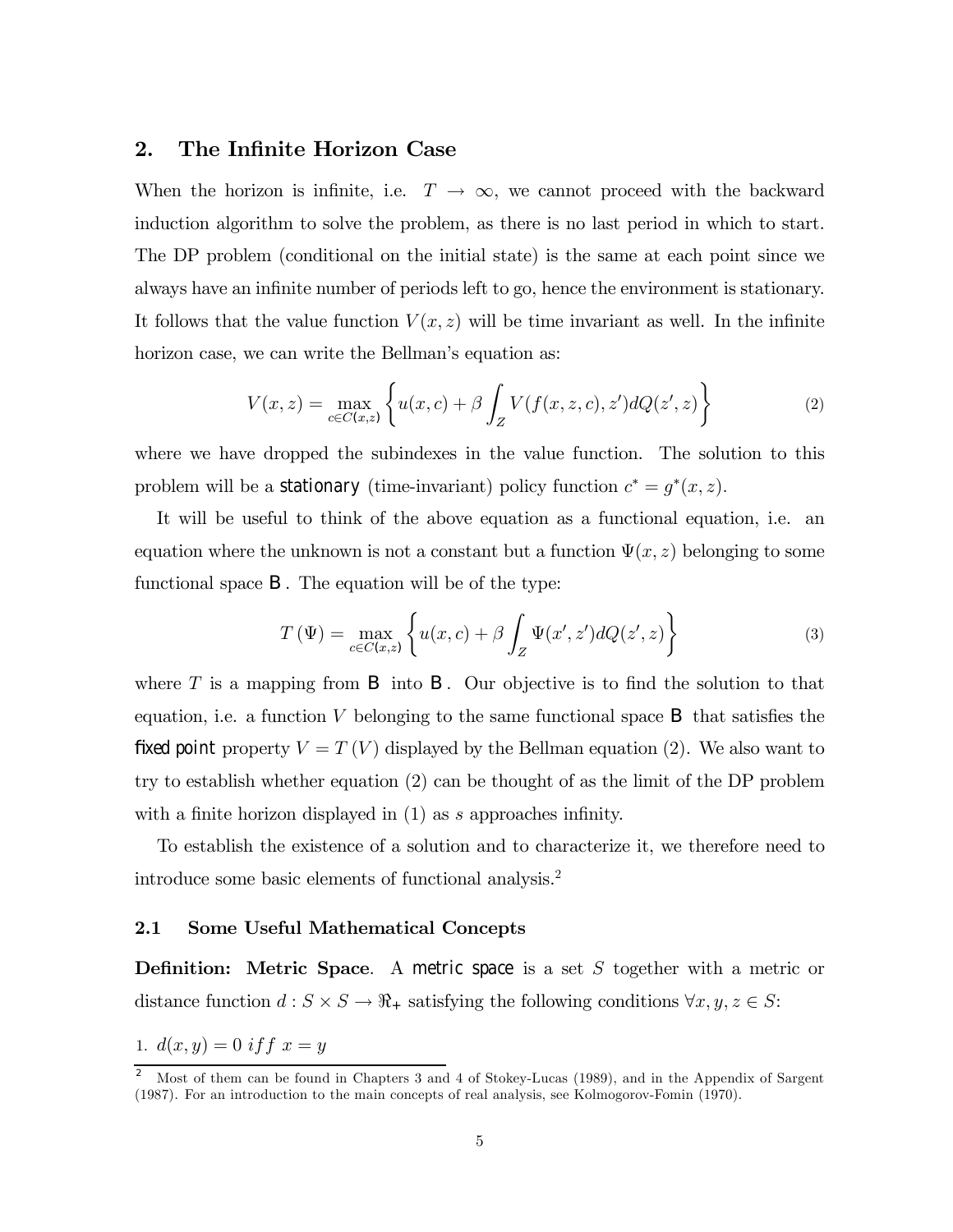- 2.  $d(x, y) = d(y, x)$
- 3.  $d(x, z) \leq d(x, y) + d(y, z)$

Ex. 1: The Euclidean space  $\mathbb{R}^n$  equipped with the Euclidean metric is a metric space (PROVE IT).

Ex. 2: The space of continuous and bounded real functions defined over some set X, defined as:

$$
\mathsf{B} \equiv \{ \Psi : X \to \mathbb{R} \mid \Psi \in \mathsf{C} \text{ and } m < \Psi(x) < M, \forall x \text{ for some } m, M \in \mathbb{R} \}
$$

equipped with the sup metric  $d_{\infty} = d(\Psi_1, \Psi_2) = \sup_x |\Psi_1(x) - \Psi_2(x)|$  (where the sup operator is the supremum over the domain of the functions) is a metric space (PROVE IT).

Definition: Norm. If the point zero belongs to the metric space, then we can define the norm of  $y$  as the distance between the point  $y$  in the metric space and zero, and denote it as  $||y||$ .

**Rmk**: For instance the sup norm would be defined as  $||\Psi||_{\infty} = \sup_x |\Psi(x)|$ 

**Definition:** Cauchy sequence. A sequence  $\{y_n\}$  in a metric space  $(S, d)$  is called a Cauchy sequence if  $\forall \varepsilon > 0, \exists N(\varepsilon) \text{ s.t. } d(y_n, y_m) < \varepsilon \text{ if } n, m \ge N(\varepsilon)$ .

**Rmk**: From the definition it follows that a sequence is Cauchy if  $\lim_{n,m\to\infty} d(y_n, y_m) =$ 0. Hence, all convergent sequences are Cauchy sequences, but not the other way around (PROVE IT). An example is the sequence  $y_n = 1/n$  defined on the set of positive real numbers which converges to zero, but zero does not belong to that metric space. The problem is that the metric space has a hole. We define now the set of metric spaces without holes.

**Definition:** Complete metric space. A metric space  $(S, d)$  is complete if every Cauchy sequence in  $(S, d)$  converges to a point in the space. This space is also called Banach space.

**Rmk**: The metric space  $(\mathsf{B}, d_{\infty})$  —where **B** is the set of continuous and bounded functions and  $d_{\infty}$  is the sup metric– is a complete metric space (PROVE IT).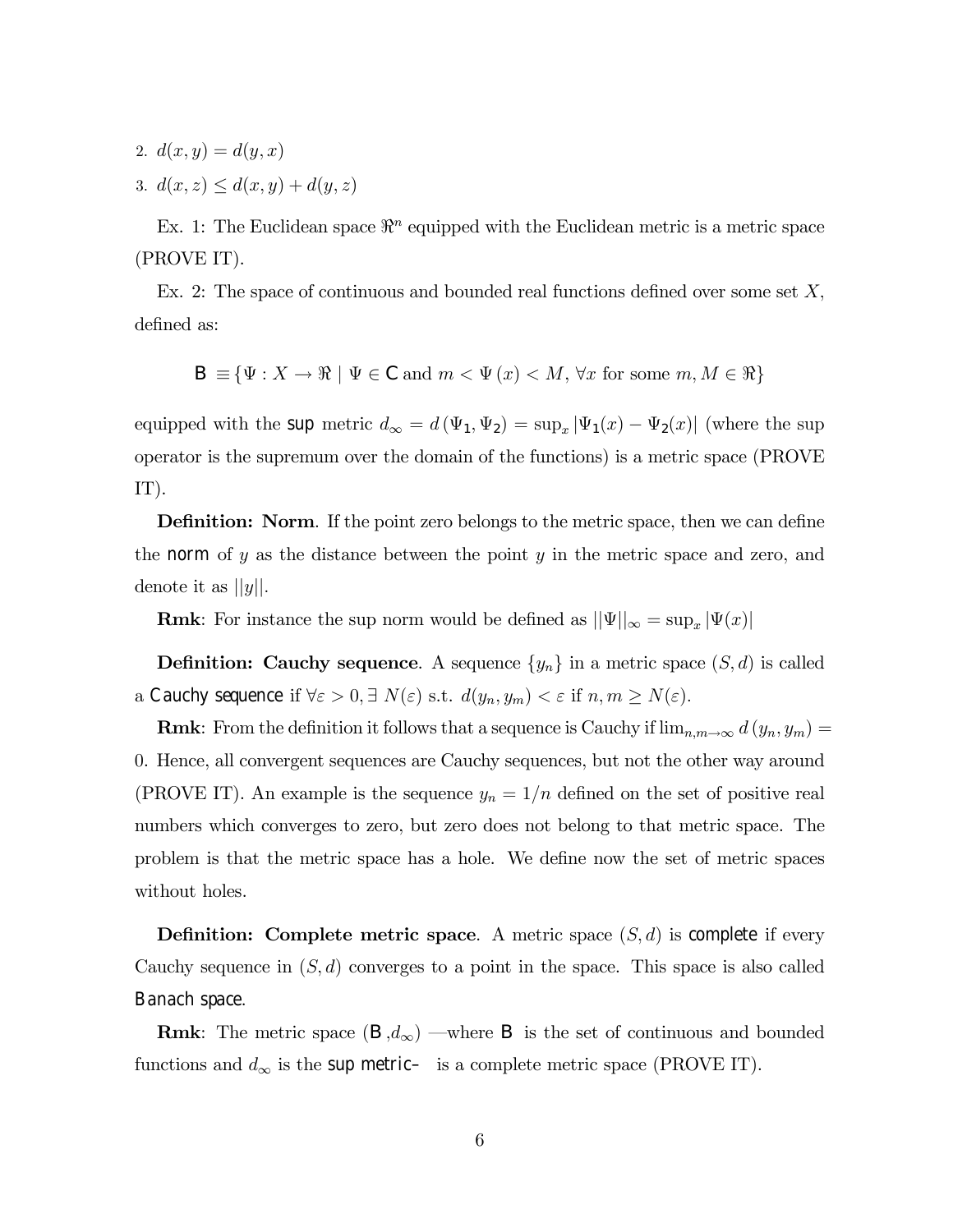**Definition:** Operator. A function T mapping a metric space into itself is called an operator.

**Definition:** Contraction Mapping. Let  $(S, d)$  be a complete metric space and  $T:(S,d)\to (S,d)$  the associated operator. Then T is said to be a contraction with modulus  $\beta$  if there is a number  $\beta \in (0,1)$  s.t.

$$
\forall (y_1, y_2) \in (S, d), d(T(y_1), T(y_2)) \leq \beta d(y_1, y_2)
$$

Evidently, a contraction "contracts" any two points so that their images are closer together than the two points were. An example of contraction is the linear function  $T : \mathbb{R} \to \mathbb{R}$  defined by  $T(y) = a + by$  for  $|b| < 1$  (PROVE IT).

We are now ready to state a theorem which is central in DP analysis.

Banach Fixed Point Theorem (Contraction Mapping Theorem): Let  $(S, d)$ be a complete metric space and let T be a contraction mapping with modulus  $\beta$ . Then, it follows that:

- 1. T has a unique fixed point  $y^*$  in S
- 2. For any  $y^0 \in S$ , the sequence  $y^{n+1} = T(y^n)$  started at  $y^0$  converges to  $y^*$  in the metric d.

Proof. See Sargent, pp. 343-344.

This is a very useful theorem because it ensures the existence and uniqueness of a fixed point under very general conditions and provides through point 2. an algorithm to compute the fixed point, by simple iteration. We now state a set of sufficient conditions to recognize a contraction mapping when dealing with particular metric spaces.

**Blackwell Sufficient Conditions**: Let T be an operator on a metric space  $(S, d_{\infty})$ where S is a space of functions with domain X and  $d_{\infty}$  is the sup metric. Then T is a contraction mapping with modulus  $\beta$  if it has the following properties:

• (monotonicity) For any pair of functions  $(\psi_1, \psi_2) \in S$ ,  $\psi_1(x)$  1  $\psi_2(x)$  for all  $x \Rightarrow$  $T(\psi_1)$  1  $T(\psi_2)$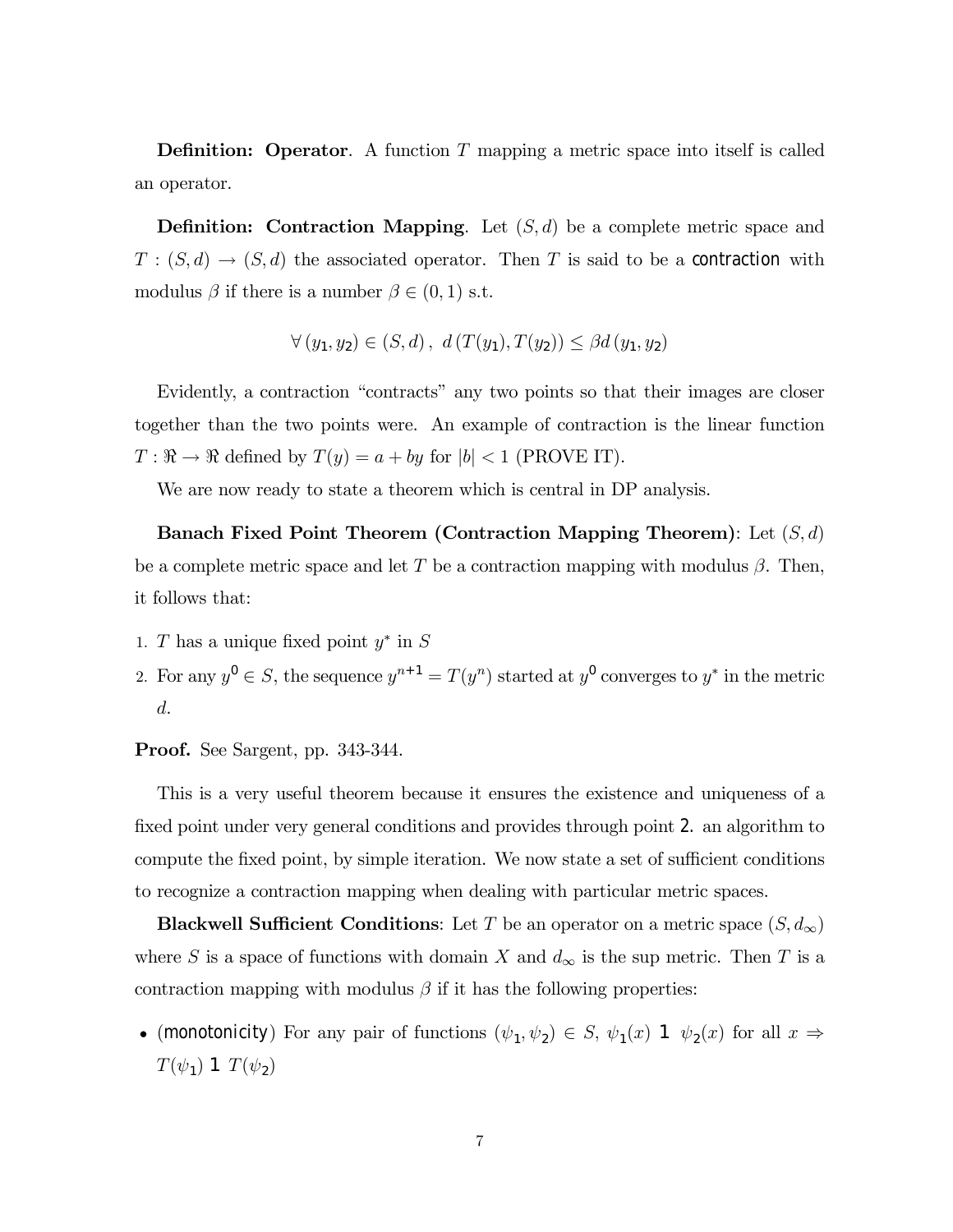• (discounting) For any function  $\psi(x) \in S(X)$ , positive real numbers  $c > 0$ , and  $\beta \in (0, 1)$ , it is true that for any x on which  $\psi$  is defined:  $T(\psi + c) \leq T(\psi) + \beta c$ .

Proof. See Sargent, p. 345.

# 2.2 The value function in Bellman's equation as a fixed point of a contraction

Consider the functional equation in (3):

$$
T\Psi(x,z) = \max_{c \in C(x,z)} \{ u(x,c) + \beta E \left[ \Psi(f(x,z,c),z') \right] \}
$$
 (4)

which defines a mapping T with domain equal to the space of functions  $\Psi$ . Let us restrict our attention to the space of functions  $\Psi$  which are continuous and bounded, call it B. We can establish two results:

- 1. Given the assumption on the boundedness of u and  $\Psi$ , it is immediate to show that  $T\Psi$  is bounded as well.
- 2. By the Theorem of the Maximum, we obtain that if  $\Psi$  is continuous, then  $T\Psi$  is continuous as well (just interpret  $\Psi$  as  $V_{s-1}$  and  $T\Psi$  as  $V_s$ ).

Now equip the space B with the sup norm  $d_{\infty}$ . We know that  $(\mathsf{B}, d_{\infty})$  is a metric space. Hence the mapping  $T$  defined above maps this metric space into itself, and it is an operator (call it the Bellman's operator). Being  $(\mathsf{B}, d_{\infty})$  a complete metric space (as we have established earlier), we can use Blackwell's sufficient conditions to check if  $T$  is a contraction mapping. Let's check both conditions:

• (monotonicity) Take  $\Psi_1 \geq \Psi_2$ . Then:

$$
T\Psi_1 = \max_c \{ u(x, c) + \beta E \Psi_1(f(x, z, c), z') \}
$$
  
\n
$$
\geq \max_c \{ u(x, c) + \beta E \Psi_2(f(x, z, c), z') \}
$$
  
\n
$$
= T\Psi_2
$$

• (discounting) For any function  $\psi$ , positive real numbers  $c > 0$ , and  $\beta \in (0, 1)$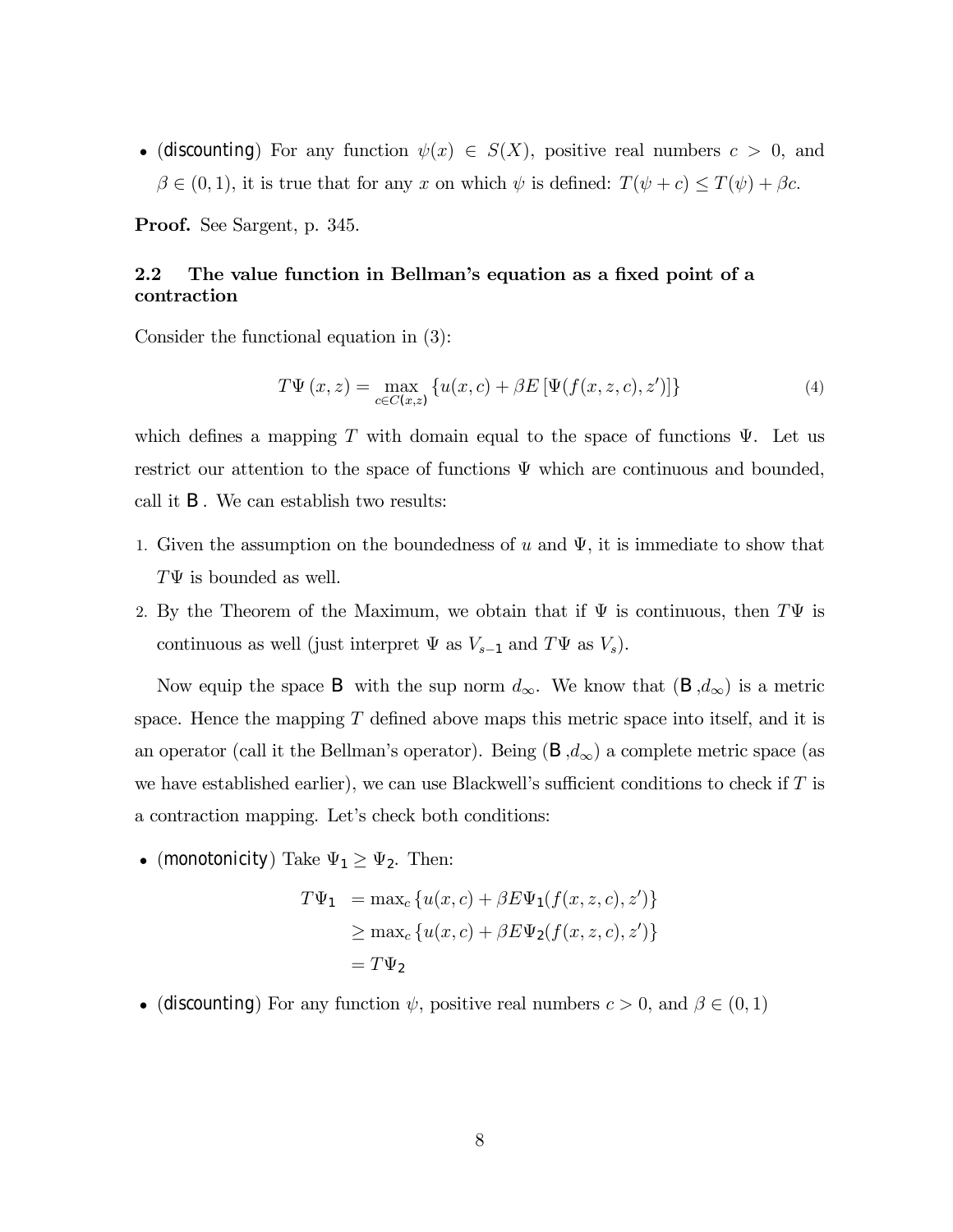$$
T(\Psi + a) = u(x, c^*) + \beta E[\Psi(f(x, z, c^*), z') + a]
$$
  
=  $u(x, c^*) + \beta E[\Psi(f(x, z, c^*), z')] + \beta a$   
=  $T\Psi + \beta a$ 

It follows that  $T$  is a contraction mapping, hence it satisfies Banach fixed point theorem.

Rmk: We could have proved it by applying directly the definition of contraction mapping (PROVE IT).

We can therefore use the contraction mapping theorem in characterizing the solution of the DP problem in infinite horizon. This is extremely useful because we can interpret the value function of the infinite horizon DP problem in (2) as the fixed point of a contraction mapping. In particular:

• We know that the infinite horizon Bellman's equation

$$
V(x,z) = \max_{c \in C(x,z)} \left\{ u(x,c) + \beta \int_Z V(f(x,z,c),z')dQ(z',z) \right\}
$$

has a solution V and this solution is unique under general conditions.

- From point 2. of the contraction mapping theorem, we can interpret the infinite horizon value function as the limit as  $T \to \infty$  of a finite horizon DP problem.
- Point 2. of the theorem also gives us a useful algorithm to compute the fixed point, as we can start iterating on (3) from any initial (continuous and bounded) function  $\Psi_0$ , and we are certain to converge to the solution V.
- Contractions have the feature of guaranteeing that the fixed point  $V$  (weakly) preserves the properties of the functions  $\Psi$  on which we iterate, such as monotonicity, continuity and concavity.

## 2.3 Characterization of the Policy Function

In the solution of Bellman's equation:

$$
V(x, z) = \max_{c \in C(x, z)} \left\{ u(c) + \beta \int_Z V(x', z') dQ(z', z) \right\}
$$
  
s.t.  $x' = f(x, z, c)$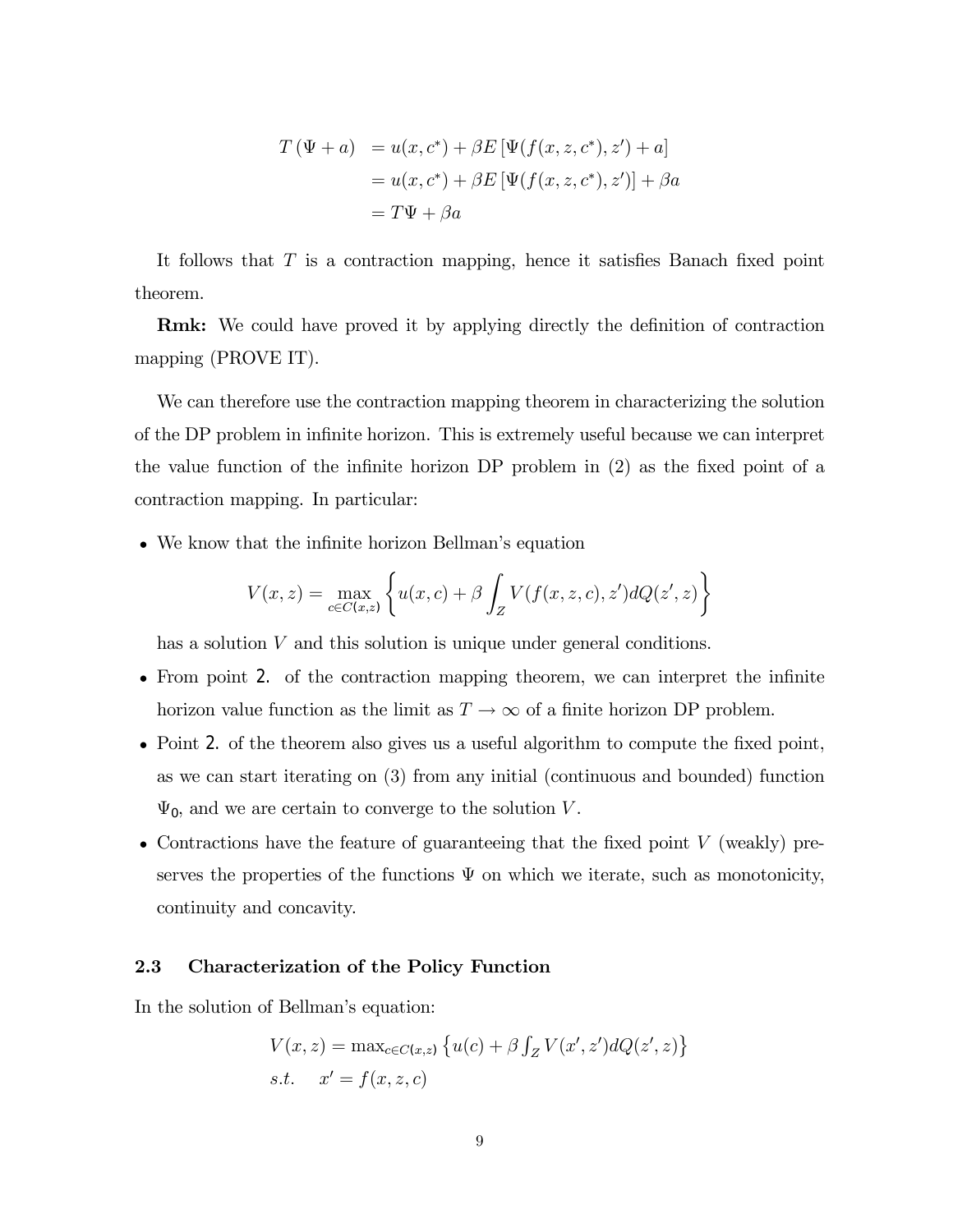the fixed point value function V is associated to an optimal policy function  $c^* = g^*(x, z)$ . We now characterize the optimal policy function with the usual methods of calculus, i.e. by differentiation, like in the static case or in the optimal control problem in continuous time.

Suppose we can invert the function f to obtain  $c = \varphi(x', x, z)$ . Then we substitute out the control variable in the Bellman's equation and the choice becomes on the state next period  $x'$ . Hence, the problem becomes:

$$
V(x, z) = \max_{x'} \left\{ u(x', x, z) + \beta \int_Z V(x', z') dQ(z', z) \right\}
$$

If we knew that  $V$  were differentiable, by taking the FOC with respect to  $x'$  we would obtain:

$$
u_1(x',x,z) - \beta \int_Z V_1(x',z')dQ(z',z) = 0
$$
\n(5)

While we are free to make assumptions on  $u$  and  $f$ , given these assumptions the differentiability of V must be established. The following result shown by Bienveniste and Scheinkman (1979) is useful in this regard.

**Envelope Theorem:** Let V be a concave function defined on the set X, let  $x_0 \in int$ X, and let  $N(x_0)$  be a neighborhood of  $x_0$ . If there is a concave differentiable function  $\Omega: N(x_0) \to \mathbb{R}$  such that  $\Omega(x) \leq V(x)$ ,  $\forall x \in N(x_0)$  with the equality holding at  $x_0$ , then V is differentiable at  $x_0$  and  $V_1(x_0) = \Omega_1(x_0)$ .

Proof. See Stokey-Lucas, p. 85.

Let's apply this result to the Bellman's equation. Define:

$$
\Omega(x, z) = u(x, g^*(x_0, z)) + \beta \int_Z V(f(x_0, z, g^*(x_0, z)), z') dQ(z', z)
$$

It follows that  $\Omega(x_0, z) = V(x_0, z)$  and  $\forall x \in N(x_0)$ :

$$
\Omega(x, z) \le \max_{c \in C(x, z)} \left\{ u(x, c) + \beta \int_Z V(f(x, z, c), z') dQ(z', z) \right\} = V(x, z)
$$

since  $g^*(x_0, z)$  is not the optimal policy function for  $x \neq x_0$ . Assuming that  $u(\cdot)$  is concave and differentiable implies that  $\Omega(x, z)$  is concave and differentiable as well, since the integral element is just a constant. We can therefore apply the envelope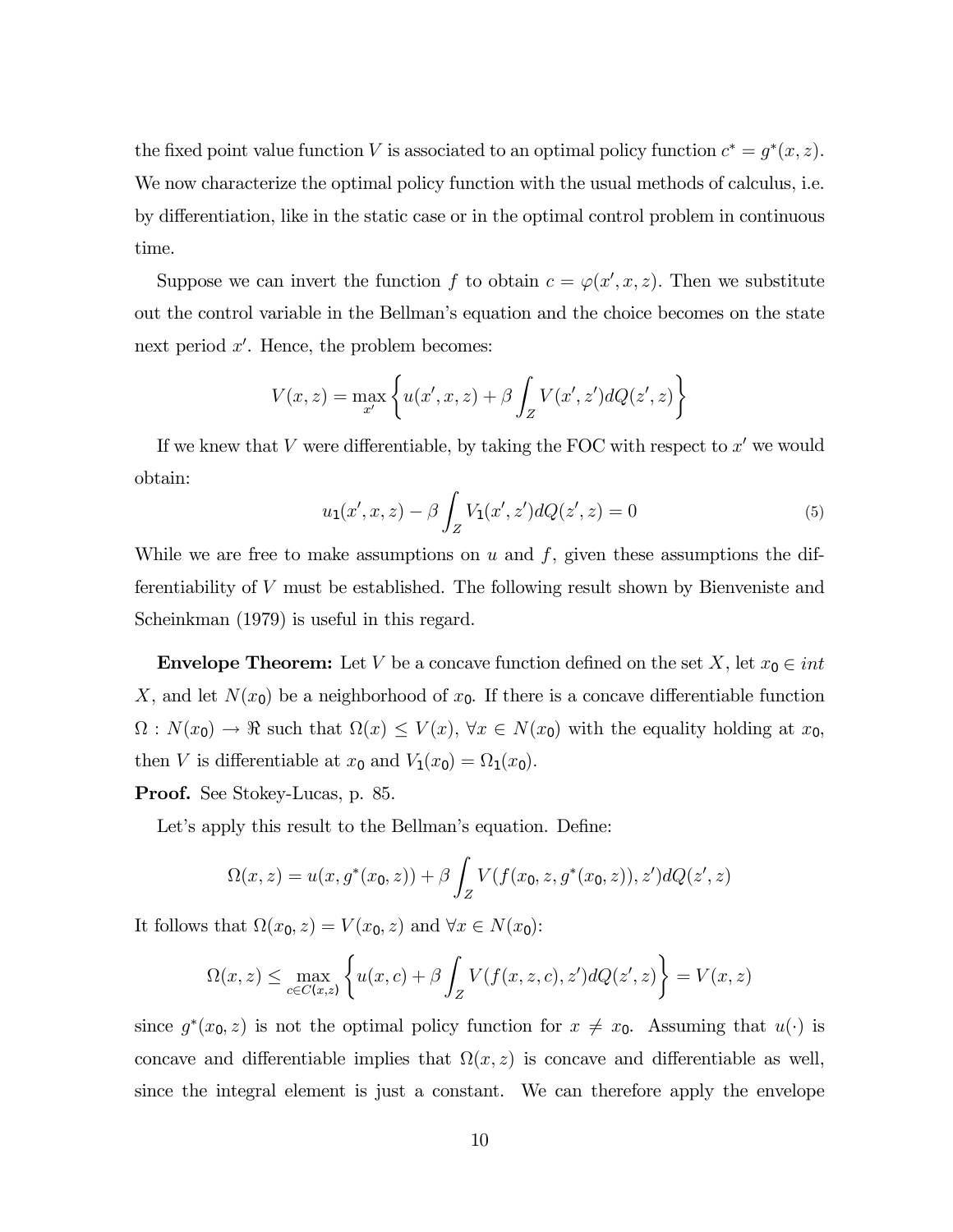theorem to obtain that:

$$
V_1(x, z) = \Omega_1(x, z) = u_x(x, g^*(x, z))
$$

which tells us that the derivative of the value function is the partial derivative of the return function with respect to the state variable evaluated at the optimal value for the control.

We can use this result to substitute out the derivative of the value function from  $(5)$ to obtain:

$$
u_1(x', x, z) - \beta \int u_1(x', c') dQ(z', z) = 0
$$

If we substitute out next period control through  $c' = \varphi(x'', x', z')$ , we obtain the Euler equation:

$$
u_1(x',x,z) - \beta \int u_1(x',x'',z')dQ(z',z)
$$

To stress that this equation is satisfied by the optimal sequence of states  $\{x_t^*\}_{t=0}^\infty$ , we can re-express it with time subscripts as:

$$
u_1(x_{t+1}^*, x_t^*, z_t) - \beta \int u_1(x_{t+1}^*, x_{t+2}^*, z_{t+1}) dQ(z_{t+1}, z_t)
$$
 (6)

This is a second order nonlinear difference equation in the state variable. To be able to fully characterize the optimal dynamic path of the state  ${x_t^*}_{t=0}^{\infty}$ , we need two boundary conditions. This conditions are:

- initial condition:  $x_0, z_0$  given
- transversality condition (TVC):  $\lim_{t\to\infty} \beta^t u_x(x_t^*, c_t^*) x_t^* = 0$

The latter condition requires that the present discounted value of the state at time t along the optimal path tends to zero as t goes to infinity. Hence, either the state variable is small enough in the limit, or its marginal value is small enough.

### 2.4 Sufficiency of the Euler Equation and TVC

It is possible to prove that if a sequence of states  $\{x_t^*\}_{t=0}^\infty$  satisfies the Euler equation and the TVC, then it is optimal for the DP problem. To do so, we will show that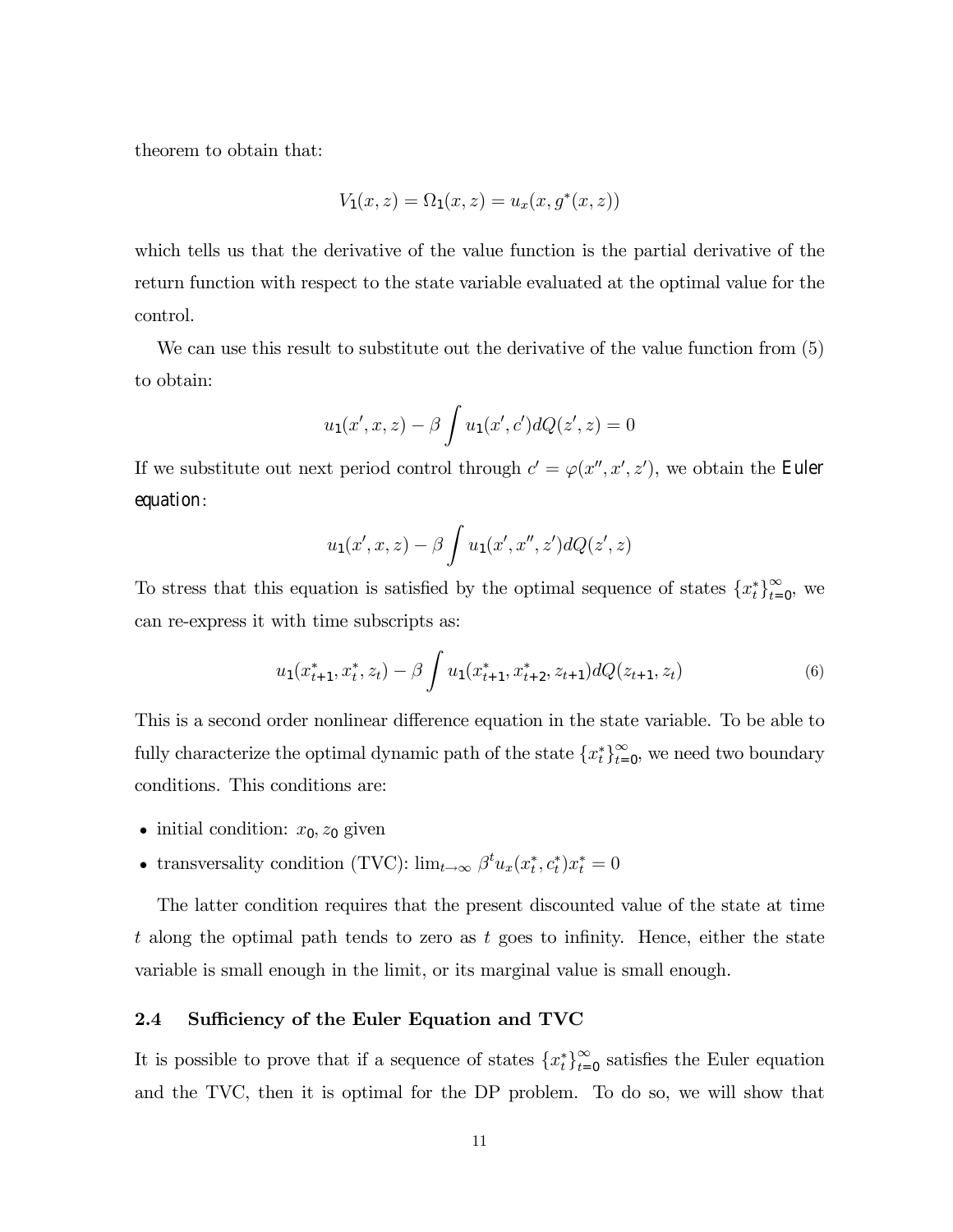the difference D between the objective function evaluated at  $\{x_t^*\}$  and at  $\{x_t\}$ , any alternative feasible sequence of states, is non-negative. In this particular proof, we abstract from the stochastic nature of the problem.3

• First, let's assume concavity and differentiability of the return function  $u$ . Then from concavity it follows that:

$$
D = \lim_{T \to \infty} \sum_{t=0}^{T} \beta^t \left[ u(x_t^*, x_{t+1}^*) - u(x_t, x_{t+1}) \right]
$$
  
\n
$$
\geq \lim_{T \to \infty} \sum_{t=0}^{T} \beta^t \left[ u_1(x_t^*, x_{t+1}^*) (x_t^* - x_t) + u_2(x_t^*, x_{t+1}^*) (x_{t+1}^* - x_{t+1}) \right]
$$

• Since  $x_0^* = x_0$ , given as initial condition, we can rewrite the sum above as:

$$
D \geq \lim_{T \to \infty} \left\{ \sum_{t=0}^{T-1} \beta^t \left[ u_2(x_t^*, x_{t+1}^*) + \beta u_1(x_{t+1}^*, x_{t+2}^*) \right] (x_{t+1}^* - x_{t+1}) + \beta^T u_2(x_T^*, x_{T+1}^*) (x_{T+1}^* - x_{T+1}) \right\}
$$

• Since the expression in the square brackets  $\lceil \cdot \rceil$  satisfies the Euler equation by assumption, each term of the sum is zero. Using the Euler equation (6) to substitute the last term, we obtain:

$$
D \ge \lim_{T \to \infty} \beta^T u_2(x_T^*, x_{T+1}^*) (x_{T+1}^* - x_{T+1}) = -\lim_{T \to \infty} \beta^{T+1} u_1(x_{T+1}^*, x_{T+2}^*) (x_{T+1}^* - x_{T+1})
$$

• Since  $u_1 > 0$  and  $x_{T+1} > 0$ , then:

$$
D \geq -\lim_{T \to \infty} \beta^{T+1} u_1(x_{T+1}^*, x_{T+2}^*) (x_{T+1}^* - x_{T+1}) \mathbf{1} - \lim_{T \to \infty} \beta^{T+1} u_1(x_{T+1}^*, x_{T+2}^*) x_{T+1}^*
$$

• Using the TVC, we can finally establish that  $D \geq 0$ .

# 3. The Stochastic Growth Model

Consider the following optimal growth problem, (stated as a social planner problem)

This proof is from Stokey-Lucas, pp. 98-99.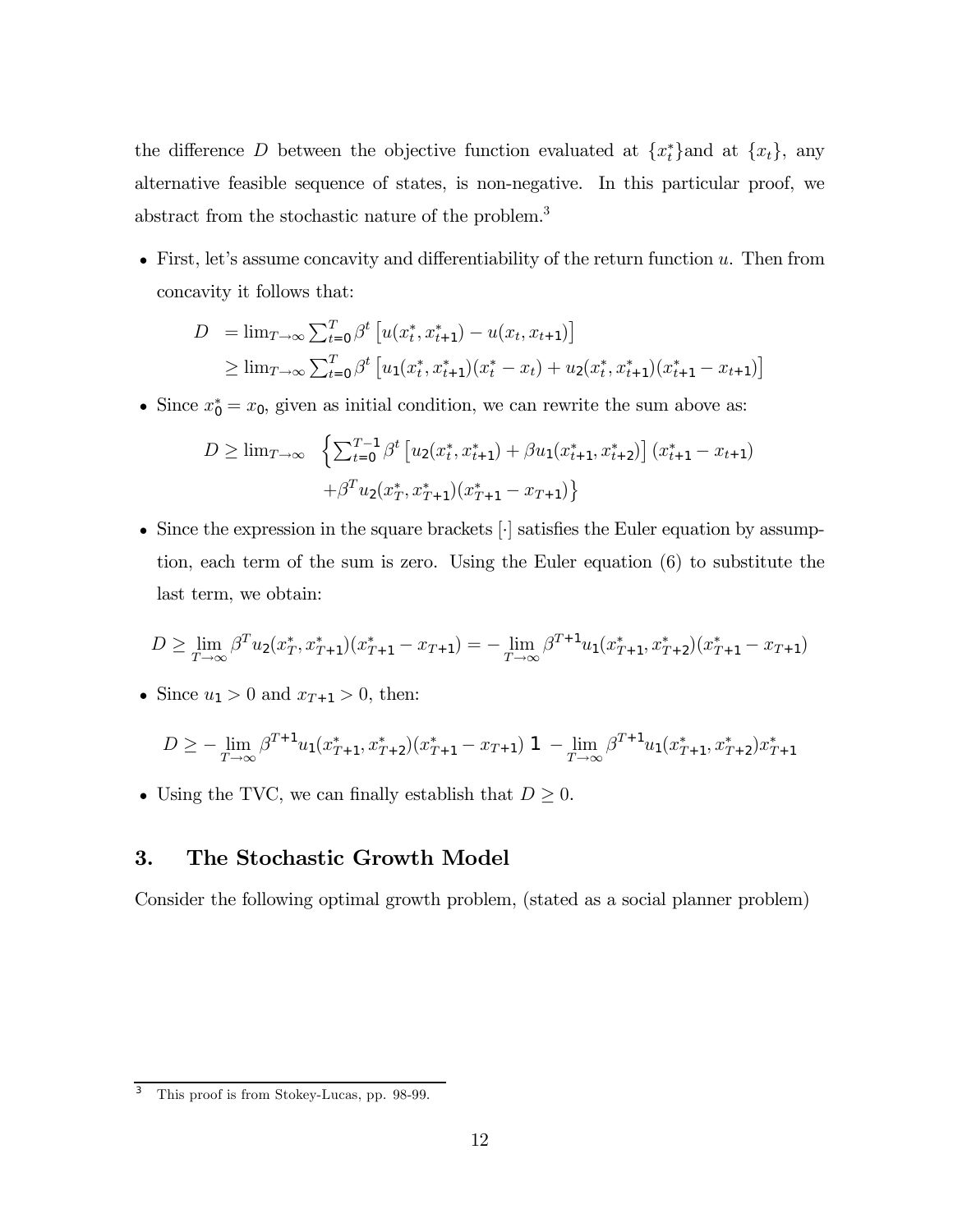$$
\max_{\{c_t, i_t\}} E_0 \left[ \sum_{t=0}^{\infty} \beta^t u(c_t) \right]
$$
  
s.t.  

$$
k_{t+1} = (1 - \delta) k_t + i_t
$$
  

$$
f(k_t, z_t) = c_t + i_t
$$
  

$$
k_0, z_0, Q(z_{t+1}, z_t)
$$
 given

Let's write the recursive formulation of the problem, using the DP techniques:

$$
V(k, z) = \max_{k'} \left\{ u \left( f(k, z) - k' + (1 - \delta)k \right) + \beta \int V(k', z') dQ(z', z) \right\}
$$

The FOC and the Envelope condition for this problem are respectively:

• (FOC):  $u_1(f(k, z) - k' + (1 - \delta)k) = \beta \int V_1(k', z') dQ(z', z)$ 

• (ENV): 
$$
V_1(k, z) = u_k(\cdot) = u_1(\cdot) [f_1(k, z) + (1 - \delta)]
$$

Therefore, we obtain the Euler Equation:

$$
u_1(f(k, z) - k' + (1 - \delta)k) = \beta \int u_1(f(k', z') - k'' + (1 - \delta)k') [1 + f_1(k', z') - \delta] dQ
$$

which, together with the TVC:

$$
\lim_{t \to \infty} \beta^t u_1(\cdot) \, k_t = 0
$$

and the initial condition of the economy  $(k_0, z_0)$ , fully characterize the solution of the problem.

The Euler equation can be given an intuitive interpretation. It states that the marginal utility of consumption this period, along the optimal path, must be equal to the discounted expected marginal utility of consumption next period accounting for the fact that postponing consumption by one period will increase consumption tomorrow by the rate of return on capital net of depreciation.

## 4. References

- [1] Bertsekas, D. (1976), Dynamic Programming and Stochastic Control, New York: Academic Press.
- [2] Harris M. (1987), Dynamic Economic Analysis, Oxford, UK: Oxford University Press.